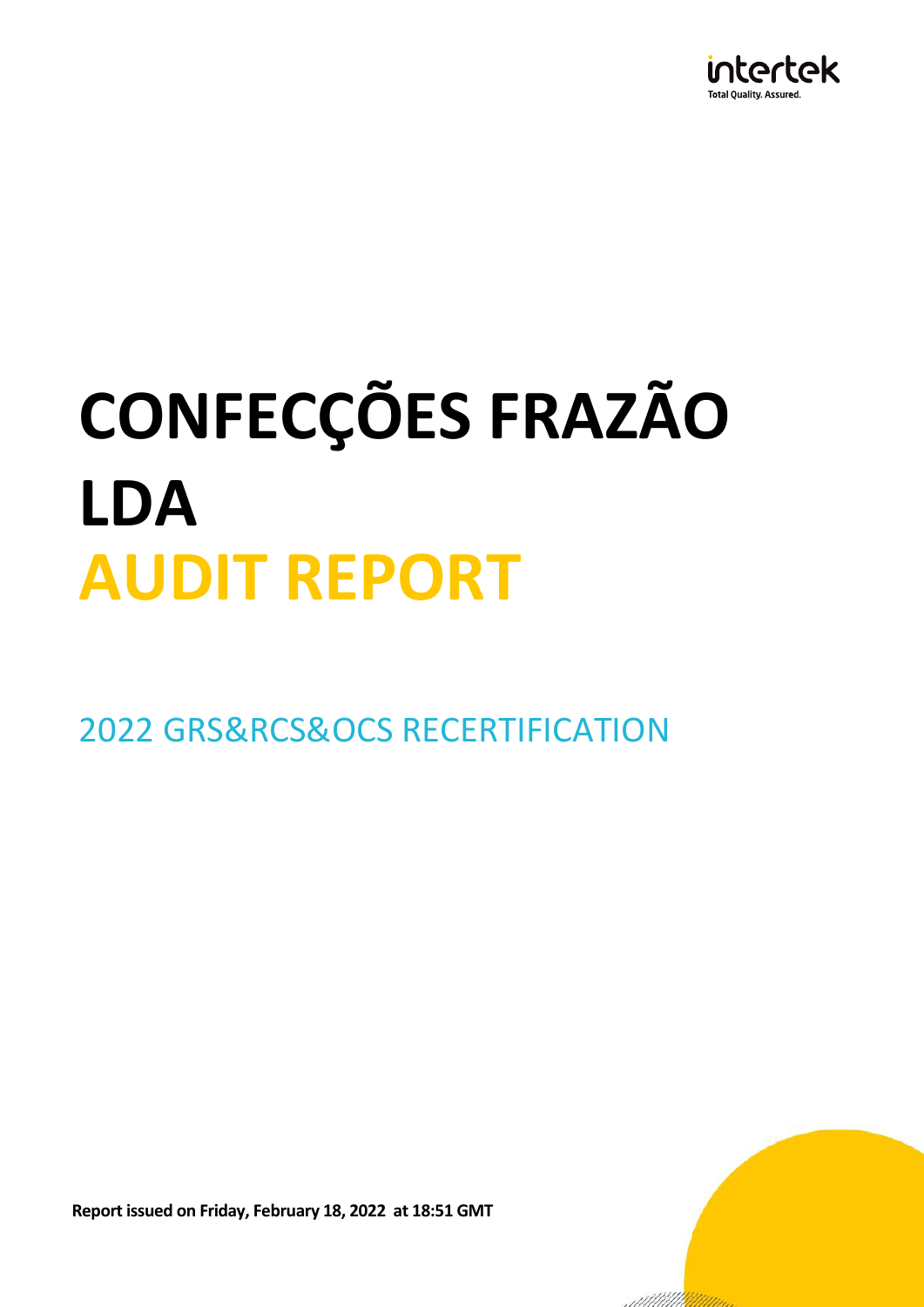

| License Number:                          | CMPY-139873                                                                                                                                                                                                                                                                                                                                                                                                                                                                                                                                                                                                                                                                                                                                          |
|------------------------------------------|------------------------------------------------------------------------------------------------------------------------------------------------------------------------------------------------------------------------------------------------------------------------------------------------------------------------------------------------------------------------------------------------------------------------------------------------------------------------------------------------------------------------------------------------------------------------------------------------------------------------------------------------------------------------------------------------------------------------------------------------------|
| <b>Client Name:</b>                      | CONFECÇÕES FRAZÃO LDA                                                                                                                                                                                                                                                                                                                                                                                                                                                                                                                                                                                                                                                                                                                                |
| <b>Client Contact:</b>                   | Mafalda Gonçalves<br>mafalda.goncalves@frazaotextil.com<br>+351 913005872                                                                                                                                                                                                                                                                                                                                                                                                                                                                                                                                                                                                                                                                            |
| <b>Facility Name/</b><br><b>Address:</b> | CONFECÇÕES FRAZÃO LDA<br>Z.I. ARROTEIAS, RUA DAS FONTAINHAS N.º 181<br>4595-125 PAÇOS DE FERREIRA<br>Portugal                                                                                                                                                                                                                                                                                                                                                                                                                                                                                                                                                                                                                                        |
| <b>Audit Criteria:</b>                   | Global Recycled Standard 4.0<br>Organic Content Standard 3.0<br>Recycled Claim Standard 2.0                                                                                                                                                                                                                                                                                                                                                                                                                                                                                                                                                                                                                                                          |
| <b>Audit Activity:</b>                   | 2022 GRS&RCS&OCS RECERTIFICATION                                                                                                                                                                                                                                                                                                                                                                                                                                                                                                                                                                                                                                                                                                                     |
| <b>Activity Number:</b>                  | ACTY-2022-523187                                                                                                                                                                                                                                                                                                                                                                                                                                                                                                                                                                                                                                                                                                                                     |
| Date(s) of Audit:                        | CONFECÇÕES FRAZÃO LDA<br>PAÇOS DE FERREIRA, Portugal<br>Thursday, February 10, 2022 to Friday, February 11, 2022                                                                                                                                                                                                                                                                                                                                                                                                                                                                                                                                                                                                                                     |
| Auditor(s) (level):                      | Silvia Rio (Lead Auditor, CONFECÇÕES FRAZÃO LDA, PAÇOS DE FERREIRA, Portugal)<br>Filipa Barroso ASCA 21704569 (Observer, CONFECÇÕES FRAZÃO LDA, PAÇOS DE FERREIRA,<br>Portugal)                                                                                                                                                                                                                                                                                                                                                                                                                                                                                                                                                                      |
| <b>Scope of Certification:</b>           | <b>Global Recycled Standard 4.0</b><br>Products to be certified:<br>PRODUCT CATEGORY: Women's apparel;<br>PRODUCT DETAILS: Trousers;<br>MATERIAL COMPOSITION: As per current Scope certificates.<br>Processing steps/activities: Manufacturing.<br><b>Organic Content Standard 3.0</b><br>Products to be certified:<br>PRODUCT CATEGORY: Women's apparel;<br>PRODUCT DETAILS: Trousers;<br>MATERIAL COMPOSITION: As per current Scope certificates.<br>Processing steps/activities: Manufacturing.<br><b>Recycled Claim Standard 2.0</b><br>Products to be certified:<br>PRODUCT CATEGORY: Women's apparel;<br>PRODUCT DETAILS: Trousers;<br>MATERIAL COMPOSITION: As per current Scope certificates.<br>Processing steps/activities: Manufacturing. |
| <b>Scope of Audit:</b>                   | <b>Global Recycled Standard 4.0</b><br>Products to be certified:<br>PRODUCT CATEGORY: Women's apparel;<br>PRODUCT DETAILS: Trousers;                                                                                                                                                                                                                                                                                                                                                                                                                                                                                                                                                                                                                 |

This report and all its content is confidential and remains the property of Intertek. **Report issued on Friday, February 18, 2022 at 18:51 GMT**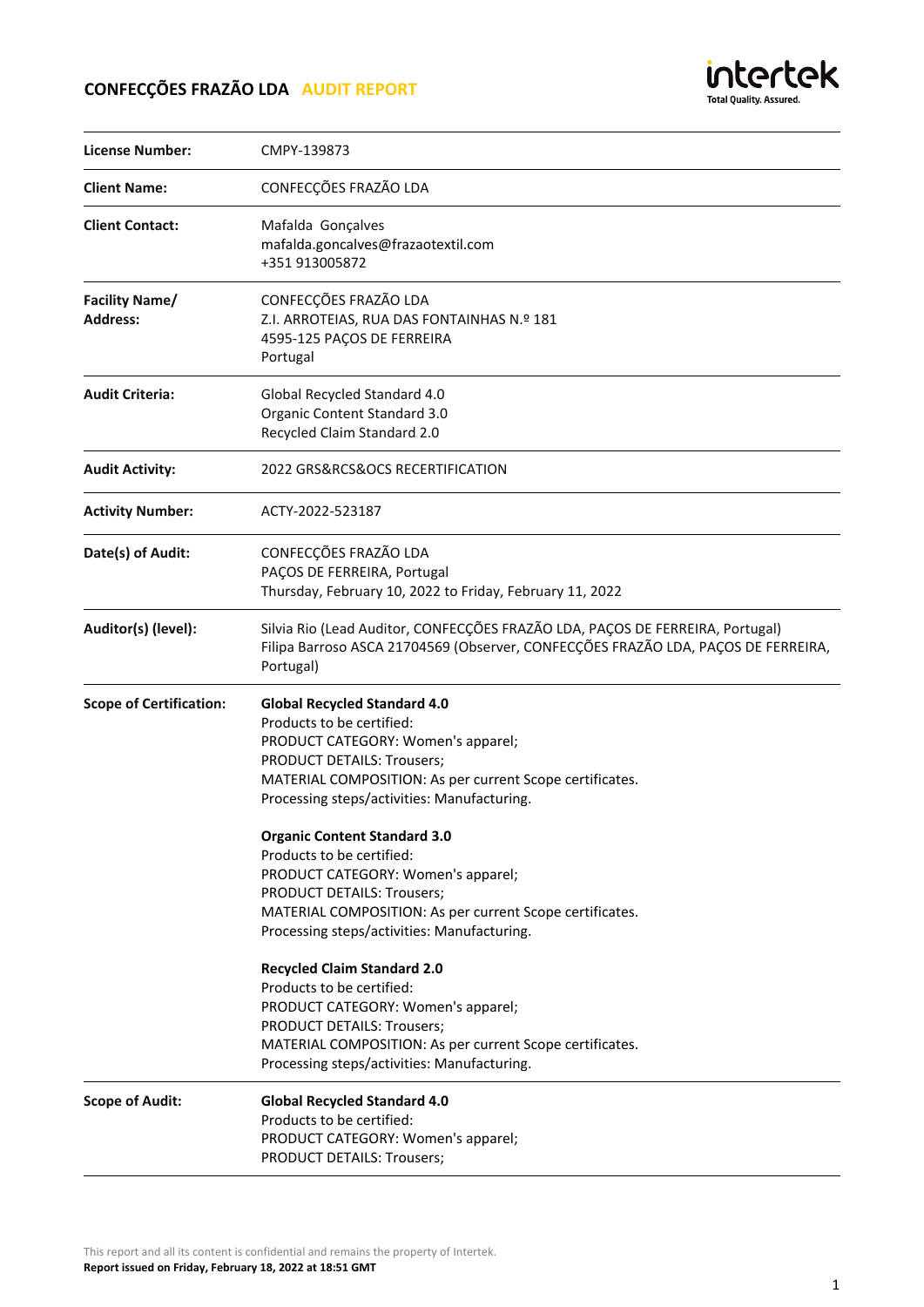

MATERIAL COMPOSITION: As per current Scope certificates. Processing steps/activities: Manufacturing.

# **Organic Content Standard 3.0**

Products to be certified: PRODUCT CATEGORY: Women's apparel; PRODUCT DETAILS: Trousers; MATERIAL COMPOSITION: As per current Scope certificates. Processing steps/activities: Manufacturing.

#### **Recycled Claim Standard 2.0**

Products to be certified: PRODUCT CATEGORY: Women's apparel; PRODUCT DETAILS: Trousers; MATERIAL COMPOSITION: As per current Scope certificates. Processing steps/activities: Manufacturing.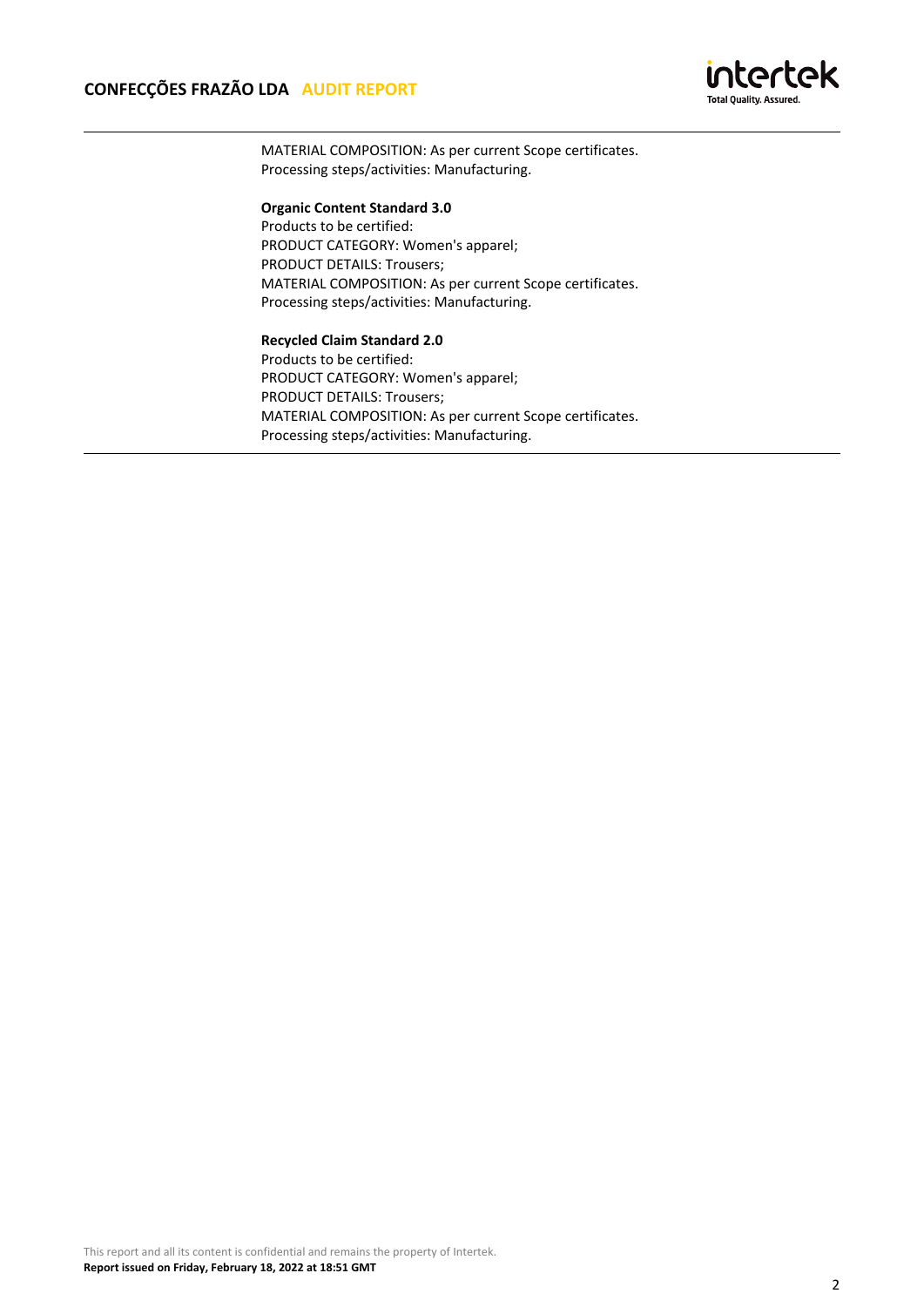

# **OVERALL RESULT**

Action Required

The management system was found to be effectively implemented although minor nonconformities were cited.

# **EXECUTIVE SUMMARY**

Upon the request of Confecções Frazão, Lda, who applied for GRS 4.0, RCS 2.0 and OCS 3.0 Re-certifications, an Audit was conducted by Intertek's Auditor Sílvia Rio on Thursday and Friday, February 10 to 11, at the facility Confecções Frazão.

The auditor audited the whole production line and supporting activities plus material and product storage and collected the data of material input and output, the environmental management as well as the social responsibilities management. Some documents were reviewed. Facility staffs were interviewed.

Here is summary of the audit.

## **· Recycle content requirements:**

Dedicated to the production of high-quality garments since 1984, Confecções Frazão produces: dresses, blouses, Trousers, shirts, suits, coats, etc., for Men, Women, and Children. Facility has the following industrial operations: reception of materials (woven, knitting) - modeling - cutting - sewing - pressing - final inspection - expedition. Facilidy is already certifide since 2021. The company has an effective and precise ERP system that records all process stages since the beginning of the process (incoming goods), inventory, stock control, orders, until de end, dispatch, packing and expedition, the program can manager all external services and can provide precise information about products traceability. All in an integrated system. Facility has the well-developed process of formulated the internal number for each production. Has an inventory of incoming materials which include, product reference, weight, date of delivery, and batch. Facility provided an Internal Orders (auditor trace normal production order 20210088) in order calculate the recycle content and volume reconciliation.

Organization had appropriate knowledge about pre- and post-consumer recycled contain and their calculation process. Confecções Frazão, separate in their warehouse into trolleys the incoming GRS/RCS/OCS products according to origin Preconsumer or Post-consumer. Facility have a procedure of maintaining records of the material input and output for each process, although the ERP keeps records of all inputs and outputs, in the production which was involved in calculation of mass balance. The roles and responsibilities are clearly defined for all staff and management. Facility had appointed Pedro Gonçalves (Manager) as a management representative for the overall compliance to the standard and recording system in place. Facility has alredy trained all responsible for handling recycled goods including communicate and trained the workers for the procedure implemented, auditor revised the trainning and the procedure in order to close the finding. Facility have in place a system to maintain an effective documented handling of customer complaints, including keeping a record of all complaints and remedial actions. Organization is not using logo, if they use, they will take approval from CB prior to use.

## **· Social requirements:**

Confecções Frazão, Lda is situated in Paços de Ferreira, established since 1984, facility is located at an industrial building with 3 main floors with total covered area of 1805 m2. There is a total of 88 workers on site all Portuguese. Youngest worker on site was 24 years old. Facility is affiliated to ANIVEC–Textile Industry CBA. There is no union at this factory, in fact there are no employee declared to be affiliated to external union. All workers are treated equally in all matters and that there are adequate systems in place to ensure that no form of discrimination occurs either during recruitment or employment. There is a proper awareness of human resources department, for a rigorous analysis and validation of all the documentation submitted by employees, restricting the integration of children at work. 4 workers were interviewed from a chosen sample: 3 female employees and 1 male employee. From the sampled workers records to show wages and hours were taken for November 2021 (peak month), 4 for July 2021 (random month), 4 for January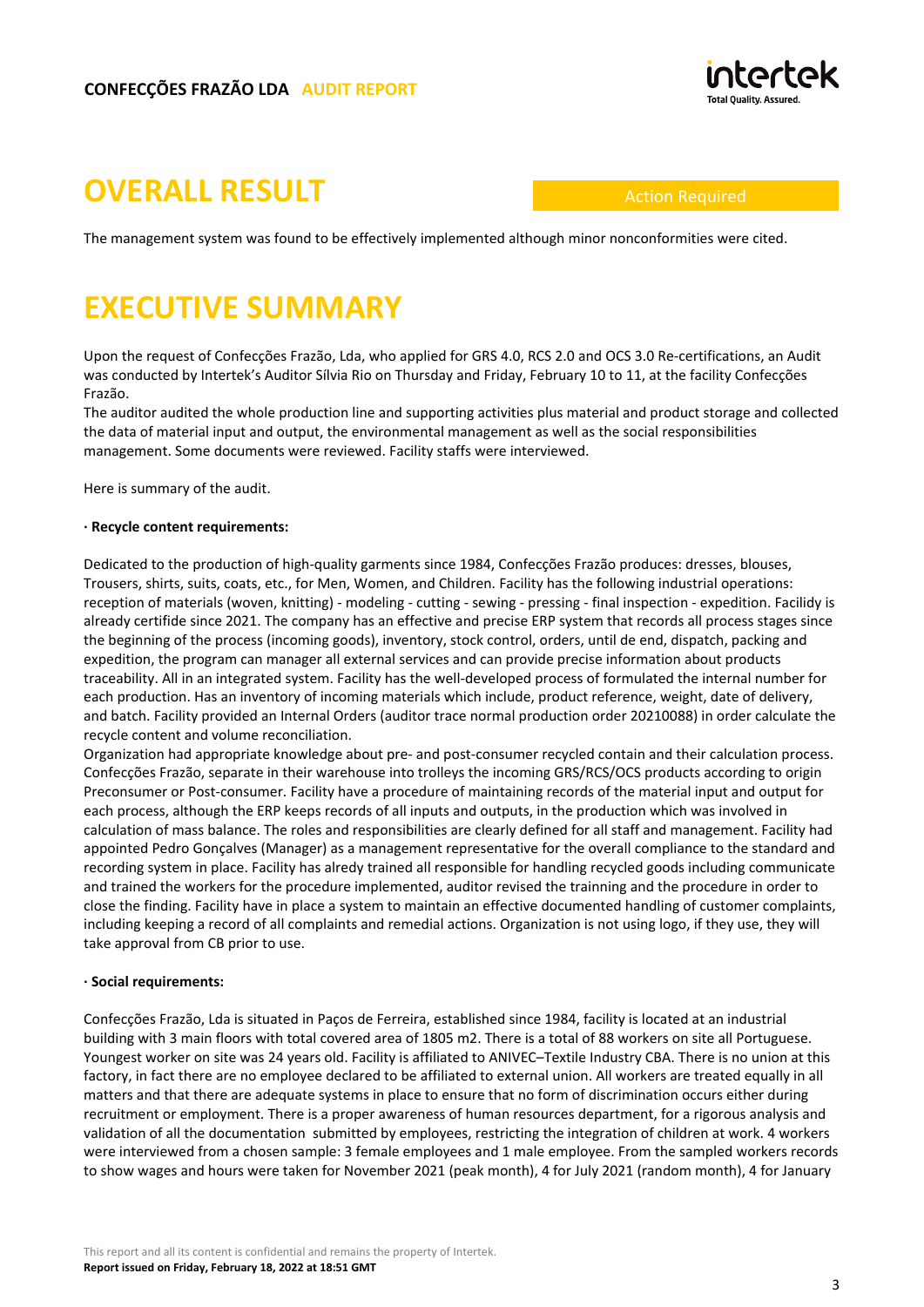

2022 (last month paid). During interviews, the workers were satisfied with work conditions and did not report any concerns. Standard hours on site were on average 40 hours/week with 2 days off in every 7–day–period; Saturday and Sunday are rest days. Regular work Schedule is from Monday to Friday: 8:00am - 5:15pm with 1:15 hour lunch break and 10 min in the morning and afternoon. Auditor found overtime hours in sample, 1h per day, 5h per week and 10h per month in January and the other months auditor did not found any overtime. It was verified that wages are properly calculated and meet the category wage for the period, salaries are paid on time and benefits are according to law. There are systems in place to ensure that no form of discrimination occurs during the selection process, recruitment and training of new employees. Facility appointed Social responsible person, Pedro Gonçalves (Manager). Facility has internal services for health & safety management and provides work medicine medicine services to employees. Facility keeps an accidents/incidents log with analysis and corrective actions. Facility has a risk evaluation per job position (2020), to minimize the risks and find adequate personal protective equipment, including noise Evaluation (2020), lightening Evaluation (2020). Facility does not use or stores chemical products. All production workshops have adequate number and appropriate types of fire extinguishers, fire hoses and Hydrants. All are visible, accessible, checked annually and posted with an instruction. Last inspection was performed in November 2021 valid till November 2022. All escape routes were unblocked, unobstructed and conspicuously marked. There is an automatic fire alarm and detection system for the building. Facility has implemented the self-protection measures against fire on buildings according to Portuguese law and is classified on 2nd risk category (emergency plan); fire drills are performed every year, nevertheless in 2021 the fire drill was not made it was postponed due to Covid-19 pandemic, fire drill will be scheduled in March 2022. Last evacuation report from 18th September 2020. At the moment facility does not have any worker trained in first aids. The company has a contingency plan for the COVID-19 pandemic. Alcohol gel and facial mask were available and provided free of charge to all, workers (in all work areas) and for visitors and cleaning of all workplaces, meeting rooms, toilets and social area was reinforced. The company guarantees the workers information regarding the respective plan, through training and information on the employee's information boards. The company defined one protect and segregated room for isolation of suspected cases of COVID-19.

## **· Environmental requirements:**

Facility makes continuous improvements in their environmental performance and complies with all national and European laws and regulations. Facility has all permits and licenses that are relate to environmental management, are available and up to date. Facility controls indicators of energy use, consumptions of water, water and waste inventory management. Pedro Gonçalves (Manager) is the person in charge for environmental management. Facility has recycling practices: all the waste is segregated internally (textile scrap, paper, plastic, packages, metals, oils, etc.) are sent for recycling or proper disposal, through authorized companies and waste inventory submitted to the Portuguese Environmental Agency Platform, SILIAMB (Governmental program), last submission was send to SILIAMB on 20.04.2021. There are no air emissions or industrial water effluents.

## **· Organic Content Requirements:**

Facility is already OCS 3.0 certified since 2021, all CCS procedure were effectively implemented and followed. Facility has a procedure for OCS productions, demonstrating that the procedures are being well applied and that the facility follows all the methodology requested by OCS certification. Facility has a well developed process of formulated the internal number for each production according to PO received from the client. Facility has a ERP that manages all products flow, all departments in all production stages and expedition. Facility maintains an inventory of incoming materials for all products. Facility developed a SOP to calculate the organic content and volume of reconciliation. Organization had appropriate knowledge regarding the organic materials, segregation, identification, and their calculation process. Facility has allocated, separated storage area for OCS, products that are placed in specific areas, all production lines are clean including Trolleys with certified material components, are properly identified and are placed in specified OCS areas. Facility has a procedure of maintaining

records of the organic material input and output for each process in the production which was involved in calculation of mass balance. The roles and responsibilities are clearly defined for all staff and management, training were conducted to all workers, in all shifts. Facility had appointed Pedro Gonçalves (Manager) as a management representative for the overall compliance to the standard and a recording system in place. Facility has system in place to maintain a documented system for effective handling of customer complaints, including keeping a record of all complaints and remedial actions. All procedures were well implemented by facility according to records and documentation reviewed by the Auditor.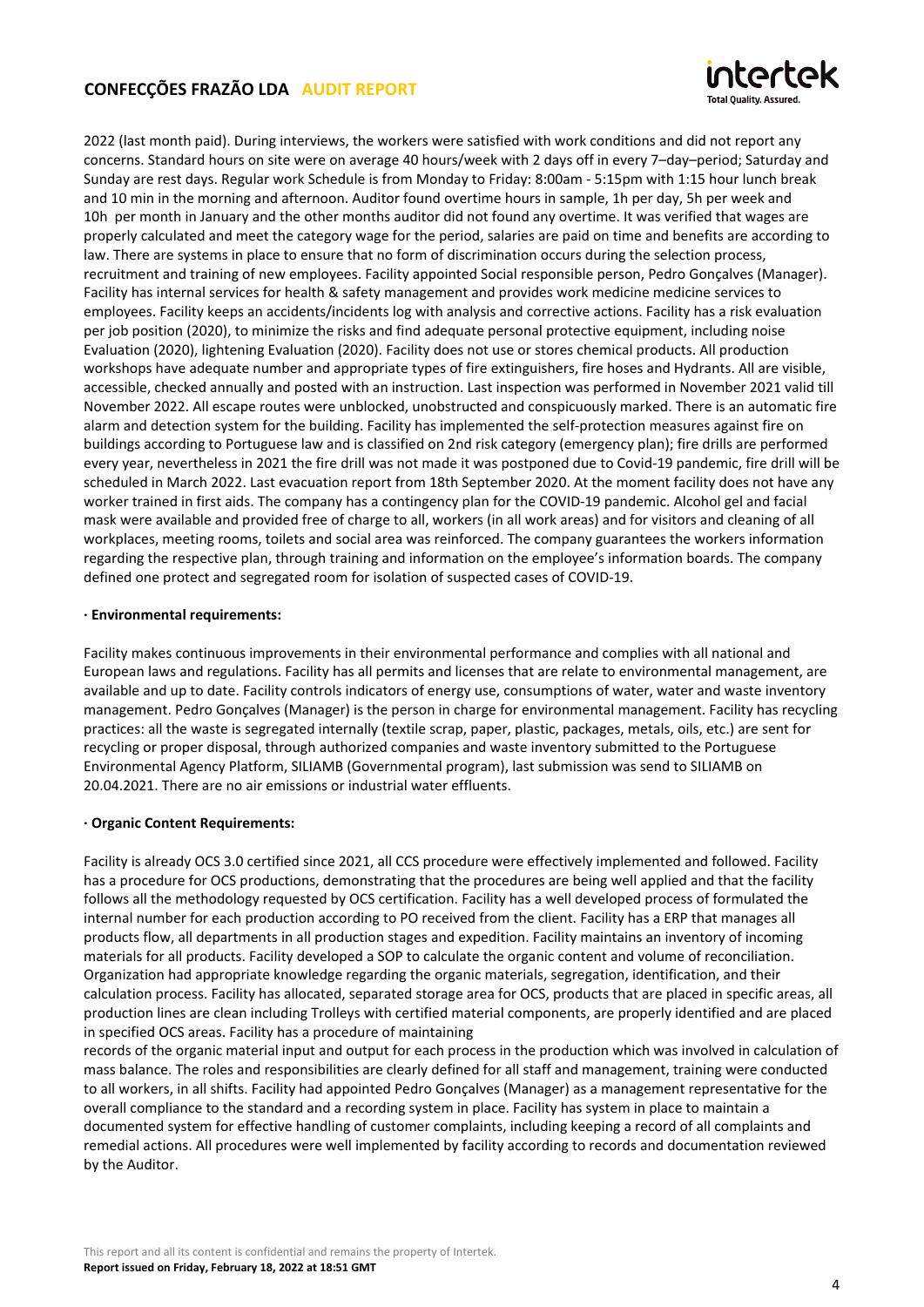

# **FINDING SUMMARY**

|                                        | Minor         | <b>Maior</b> | <b>Critical</b> |
|----------------------------------------|---------------|--------------|-----------------|
| <b>Issued during current activity</b>  |               |              |                 |
| <b>Closed from previous activities</b> | $\mathcal{L}$ |              |                 |

# **STATUS OF PREVIOUS AUDIT FINDINGS**

## **Follow-up on findings issued at previous audit:**

Non conformities raised at the last audit have been closed. No further actions required.

## **Report on closure of previous findings:**

All findings from the previous audit were reviewde by auditor and all are closed during recerfication audit.

## **Findings from the previous activity that could not be closed:**

No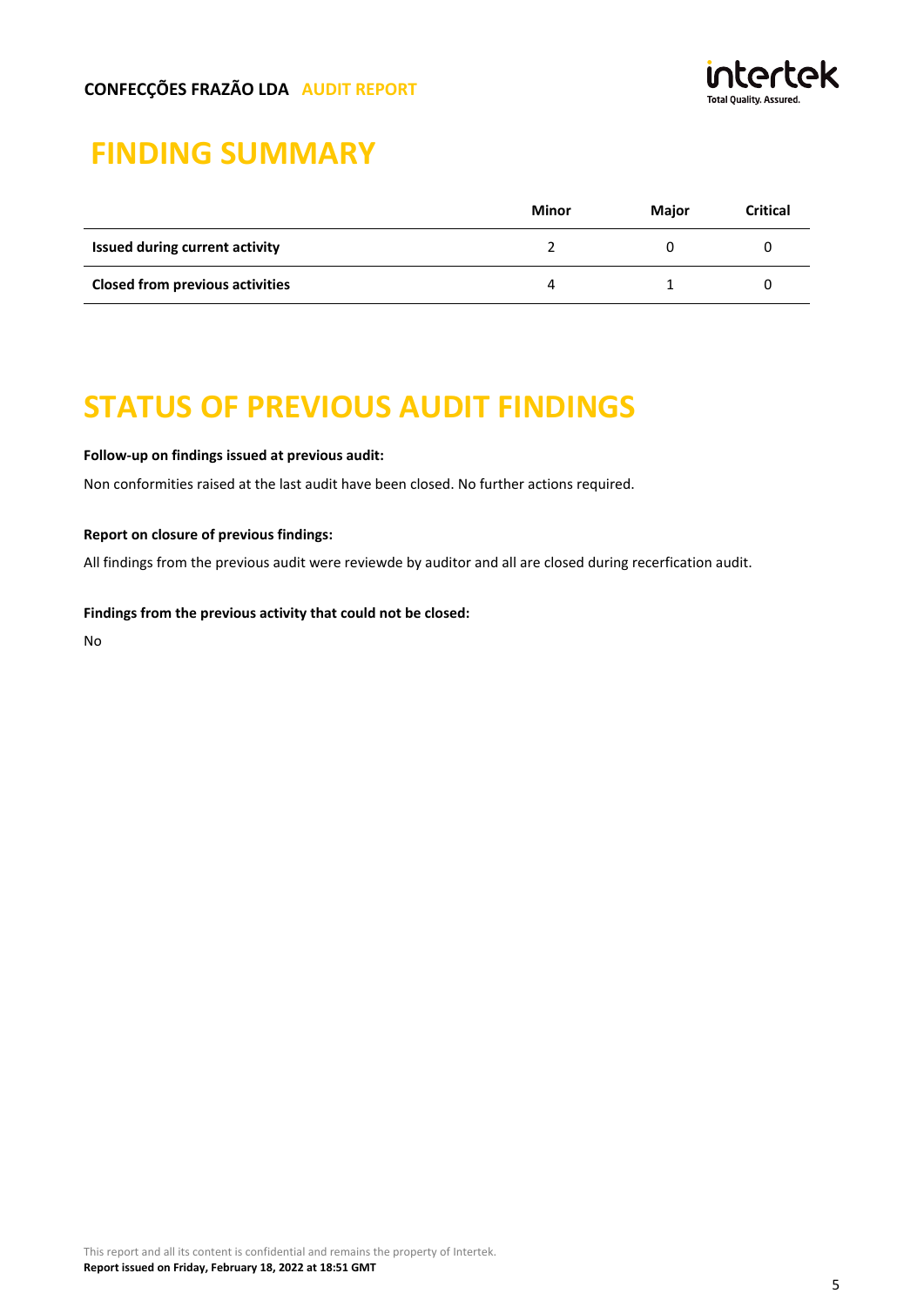# **FINDING DETAIL**

| Finding #:<br>Finding 1130299 - 1 | <b>Audit Criteria:</b><br><b>Global Recycled Standard</b><br>4.0 | <b>Corrective Action Plan Due</b><br>Date:<br>Friday, February 25, 2022 | <b>Corrective Action</b><br><b>Implementation Date:</b><br>Friday, March 11, 2022 |
|-----------------------------------|------------------------------------------------------------------|-------------------------------------------------------------------------|-----------------------------------------------------------------------------------|
| <b>Issued By:</b>                 | <b>Classification:</b>                                           | <b>Document Ref#:</b>                                                   | <b>Action Required:</b>                                                           |
| Sílvia Rio                        | Minor                                                            | ΝA                                                                      | Submit corrective action plan                                                     |

## **Finding:**

Facility doesn´t have workers trained on first aiders. Facility must provide adequate number of first aiders.

## **Requirement:**

Others: B2.5c

Certified Organizations shall provide access to adequate medical assistance and facilities. This shall include appropriate first aid trained staff, adequate equipment and supplies) provided on-site. Management shall have procedures in place to give workers access to medical assistance in case of emergency. Management shall respect national law on medical assistance and first aid. In case of a work-related accident the employer should be responsible to ensure that the worker gets medical assistance; this may mean insurance to cover potential costs.

Portuguese DL 102/2009 of 10th September, regarding minimum prescriptions of health & safety conditions at workplace, article 20<sup>°</sup> states that companies must have adequate number of properly trained first aiders.

## **Objective Evidence:**

Document review and workers interview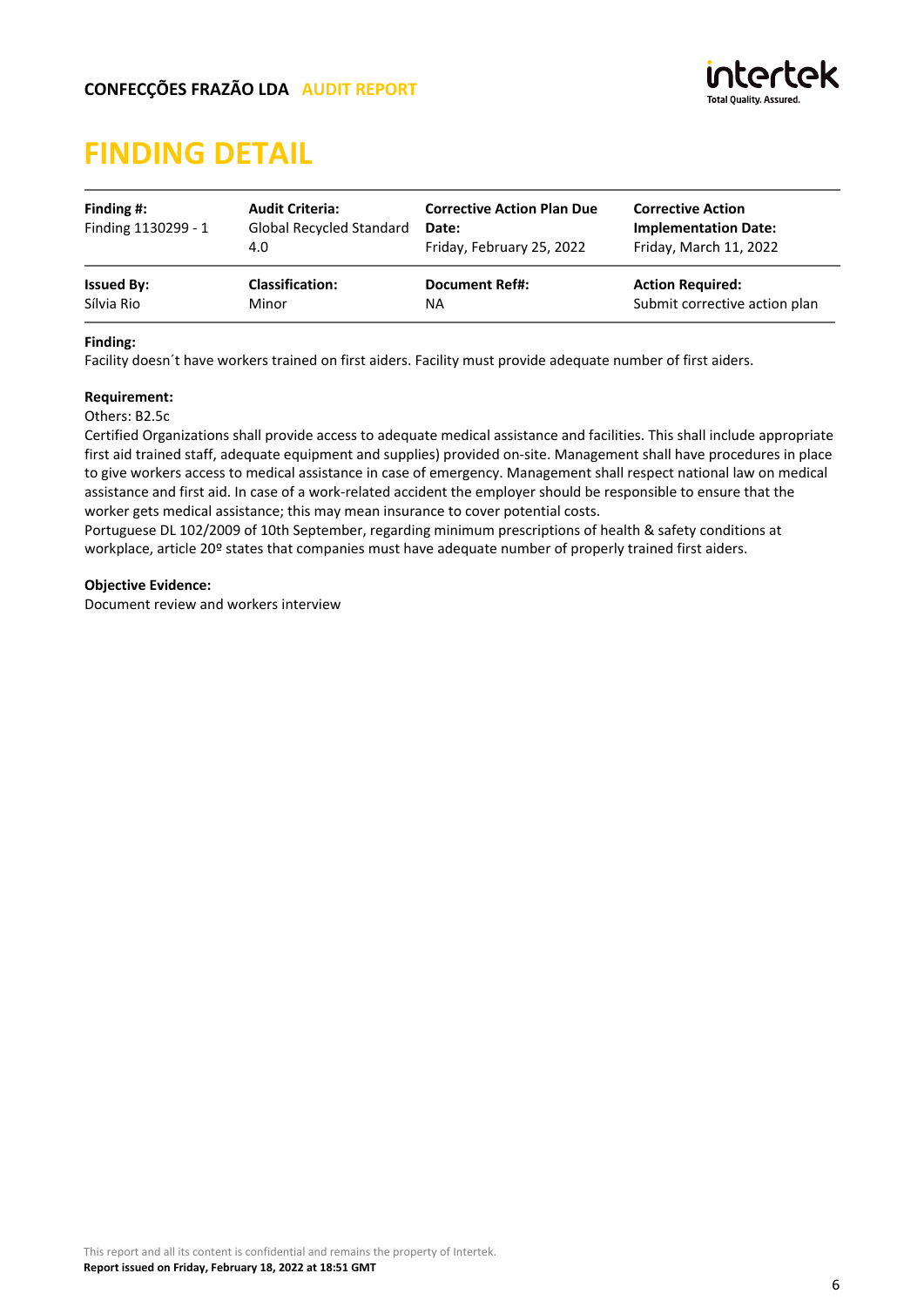| Finding $#$ :<br>Finding 1130299 - 2 | <b>Audit Criteria:</b><br><b>Global Recycled Standard</b><br>4.0 | <b>Corrective Action Plan Due</b><br>Date:<br>Friday, February 25, 2022 | <b>Corrective Action</b><br><b>Implementation Date:</b><br>Friday, March 11, 2022 |
|--------------------------------------|------------------------------------------------------------------|-------------------------------------------------------------------------|-----------------------------------------------------------------------------------|
| <b>Issued By:</b>                    | <b>Classification:</b>                                           | <b>Document Ref#:</b>                                                   | <b>Action Required:</b>                                                           |
| Sílvia Rio                           | Minor                                                            | NA                                                                      | Submit corrective action plan                                                     |

#### **Finding:**

Facility did not perform annual fire drill. Factory shall perform fire drill at least once per year according to GRS requirements. Last fire drill was performed at September 2020 is according to ther risck category and Portuguese local law.

## **Requirement:**

Others: B2.5h

Certified Organizations shall provide adequate safeguards against fire, and shall ensure the strength, stability and safety of buildings and equipment, including residential facilities where provided.

## **Local law:**

DL 220/2008, Act. 1532/2008 and Desp.2074/2009 regarding fire safety on buildings states that companies must evaluate fire risk category, implement emergency plan accordingly and perform fire drills periodically Portuguese DL 220/2008 Company must take the necessary measures to prevent risks and promote fire safety program.

#### **Objective Evidence:**

Document review

INtArtAk

**Total Quality, Assured**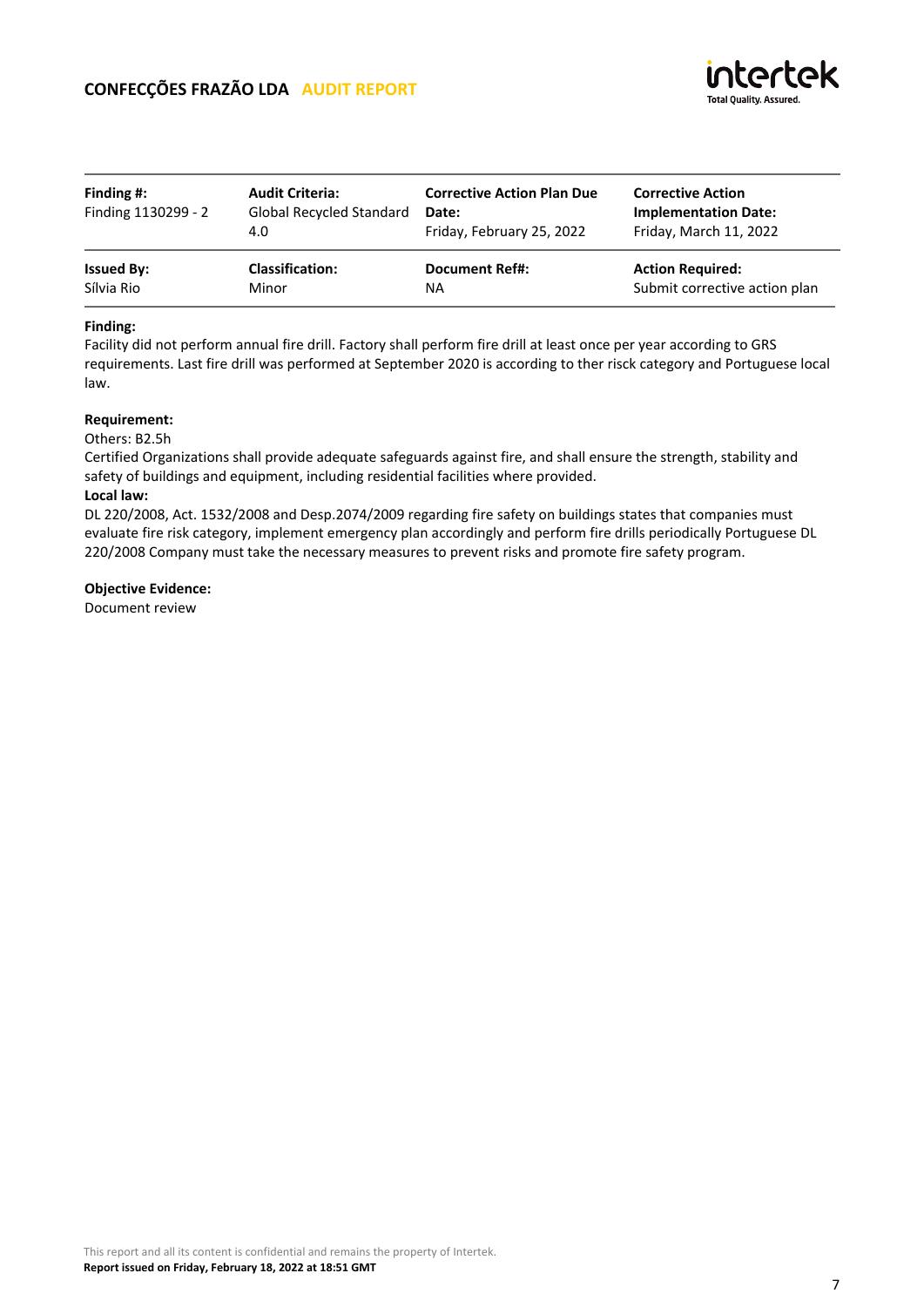

# **EVIDENCE SUMMARY**

# **Conclusions**

#### **Conformity with Audit Criteria and Effectiveness:**

Based on evidence observed, it is concluded that the management system was found to be effectively implemented although minor nonconformities were cited.

#### **Confirmation of Audit Scope, Audit Objectives, Reliability of Audit (including areas not audited and factors/obstacles encountered that may have decreased the reliability of this audit):**

**Confirmation of Audit Objectives:** Evaluation the continued fulfilment of all the requirements of the relevant management system standard or other normative document for renewal of the certification.

Evaluation of the effectiveness of the management system in its entirety in the light of internal and external changes and its continued relevance and applicability to the scope of certification, evaluation of demonstrated commitment to maintain the effectiveness and improvement of the management system in order to enhance overall performance as well as the effectiveness of the management system with regard to achieving the certified client's objectives and the intended results of the respective management system(s).

**Confirmation of Reliability of Audit:** Evaluation was conducted according audit plan, in time, processes and locations mentioned.

## **Confirmation of Audit Scope:**

- Processing categories: Manufacturing – Packing – Warehousing – Trading

- Product categories: Unisex Apparel

Women's Apparel

**Impact of Significant Changes (If Any):**

NA

-

**Additional information/unresolved issues:** NA

# **LEAD AUDITOR RECOMMENDATION**